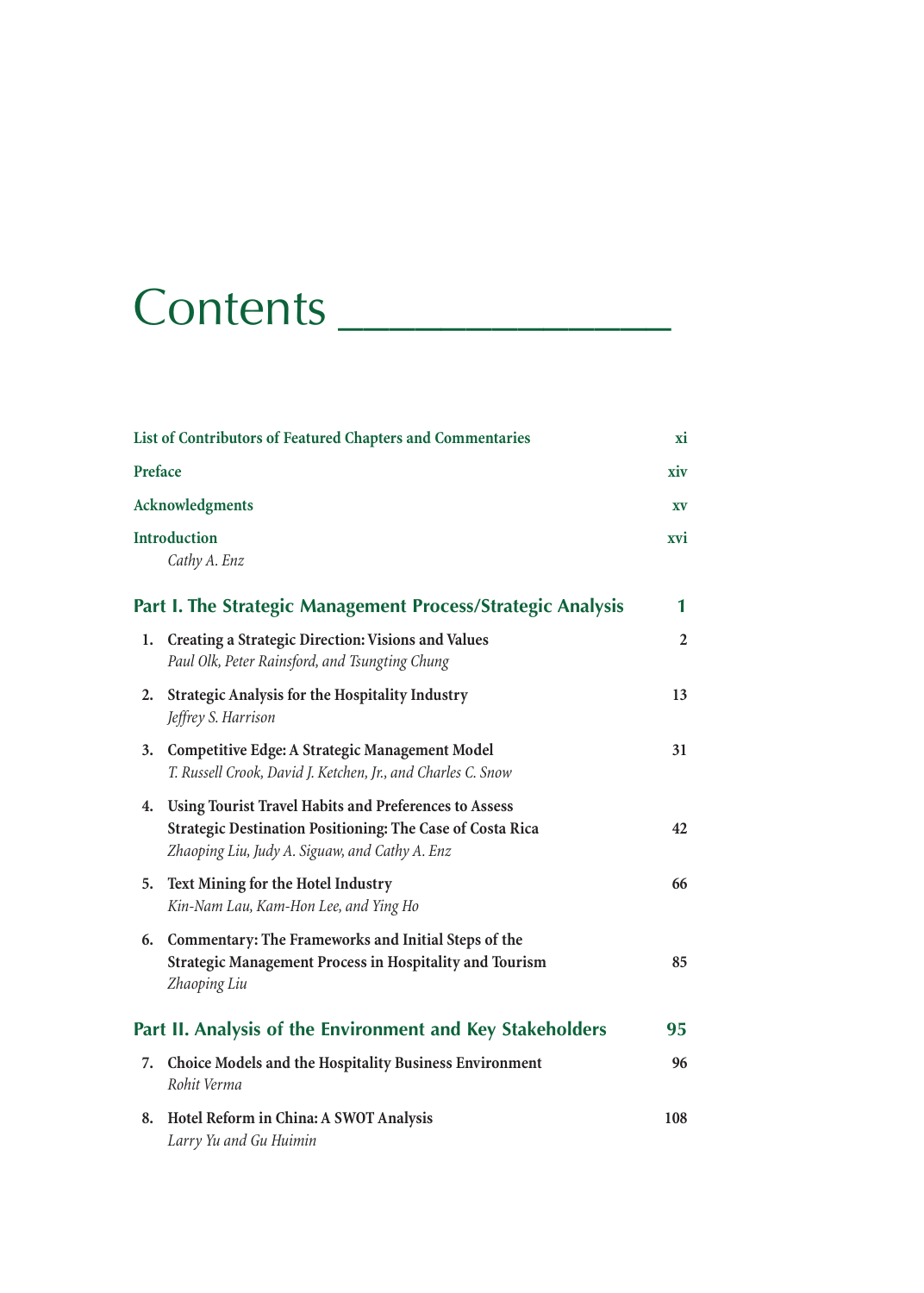|     | 9. European Hoteliers' Environmental Attitudes:<br><b>Greening the Business</b><br>Paulina Bohdanowicz                                                                                                  | 126 |
|-----|---------------------------------------------------------------------------------------------------------------------------------------------------------------------------------------------------------|-----|
| 10. | From Maverick to Mafia to MBA: Gaming Industry<br>Leadership in Las Vegas From 1931 Through 2007<br>Bo J. Bernhard, Michael S. Green, and Anthony F. Lucas                                              | 142 |
| 11. | The Risk to the American Fast-Food Industry of<br><b>Obesity Litigation</b><br>William B. Werner, Andrew Hale Feinstein, and<br>Christian E. Hardigree                                                  | 157 |
| 12. | Let Me Count the Words: Quantifying Open-Ended<br><b>Interactions With Guests</b><br>Madeleine Pullman, Kelly McGuire, and Charles Cleveland                                                            | 171 |
| 13. | Singapore's Tourism Industry: How Its Strengths<br>Offset Economic, Social, and Environmental Challenges<br>Rex S. Toh, Habibullah Khan, and Karen Lim                                                  | 193 |
| 14. | Commentary: The Macroenvironment of Tourism<br>Juergen Gnoth                                                                                                                                            | 203 |
|     | <b>Part III. Creating Competitive Advantage</b>                                                                                                                                                         | 215 |
| 15. | On the Importance of Market Identification<br>Jin-Young Kim and Linda Canina                                                                                                                            | 216 |
| 16. | <b>Why Restaurants Fail</b><br>H. G. Parsa, John T. Self, David Njite, and Tiffany King                                                                                                                 | 243 |
| 17. | <b>Customer Orientation or Competitor Orientation:</b><br>Which Marketing Strategy Has a Higher Payoff for<br><b>Hotel Brands?</b><br>Chekitan Dev, Kevin Zheng Zhou, Jim Brown,<br>and Sanjeev Agarwal | 263 |
| 18. | <b>Information Technology in Hotel Management:</b><br>A Framework for Evaluating the Sustainability<br>of IT-Dependent Competitive Advantage<br>Gabriele Piccoli                                        | 273 |
| 19. | Creating a Competitive Advantage by Building<br>Resource Capability: The Case of Outback Steakhouse Korea<br>Cathy A. Enz                                                                               | 290 |
| 20. | <b>Commentary: Competitive Dynamics and Creating</b><br>Sustainable Advantage<br>Cathy A. Enz                                                                                                           | 297 |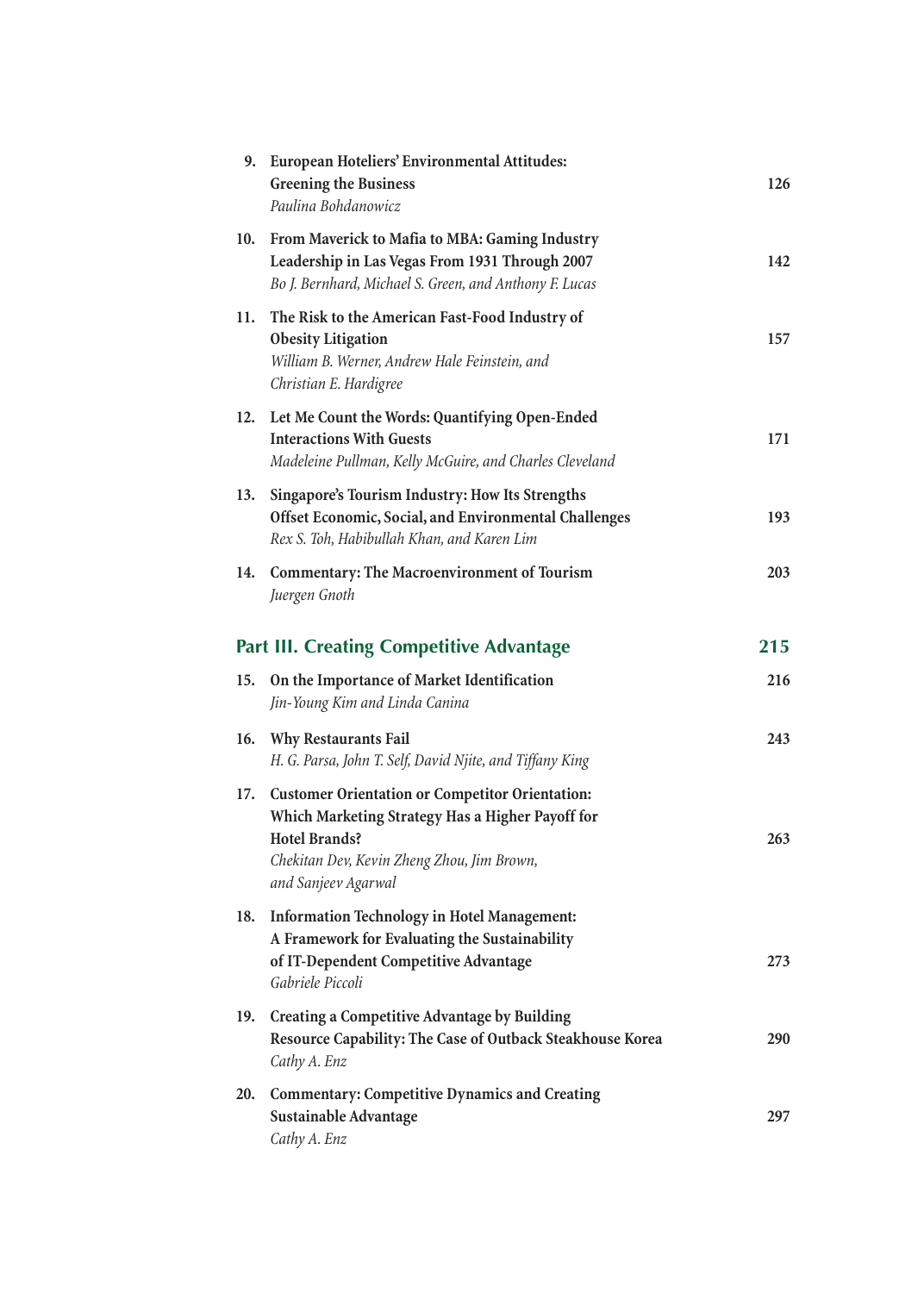| Part IV. Service Strategies, Customers, and Branding |                                                                                                                                                                                             | 307 |
|------------------------------------------------------|---------------------------------------------------------------------------------------------------------------------------------------------------------------------------------------------|-----|
| 21.                                                  | Strategic Experiential Branding in the Hospitality Industry<br>Jordan L. LeBel, Laurette Dubé, Donna Sears, and<br>Leo M. Renaghan                                                          | 308 |
| 22.                                                  | Are Your Satisfied Customers Loyal?<br>Iselin Skogland and Judy A. Siguaw                                                                                                                   | 331 |
| 23.                                                  | Managing Real and Virtual Waits in Hospitality and<br><b>Service Organizations</b><br>Duncan Dickson, Robert C. Ford, and Bruce Laval                                                       | 346 |
| 24.                                                  | Recognizing the Emotional Element in Service Excellence<br>Misty M. Johanson and Robert H. Woods                                                                                            | 362 |
| 25.                                                  | <b>Guest Satisfaction and Restaurant Performance</b><br>Sachin Gupta, Edward McLaughlin, and Miguel Gomez                                                                                   | 370 |
| 26.                                                  | <b>Commentary: The Marketing of Experience</b><br>Robert J. Kwortnik                                                                                                                        | 386 |
| <b>Part V. Strategic Human Resources</b>             |                                                                                                                                                                                             | 393 |
| 27.                                                  | Key Issues in Strategic Human Resources<br>Kate Walsh, Michael C. Sturman, and John Longstreet                                                                                              | 394 |
| 28.                                                  | The Role of Personality and General Mental Ability in<br>Predicting Performance for New and Experienced Employees<br>J. Bruce Tracey, Michael C. Sturman, Lian Shao, and<br>Michael J. Tews | 415 |
| 29.                                                  | The Strategic and Operational Roles of Human<br><b>Resources: An Emerging Model</b><br>J. Bruce Tracey and Arthur E. Nathan                                                                 | 429 |
| 30.                                                  | <b>Evaluating the Impact of Human Resources:</b><br><b>Identifying What Matters</b><br>Michael Warech and J. Bruce Tracey                                                                   | 441 |
| 31.                                                  | Developing In-House Careers and Retaining<br><b>Management Talent: What Hospitality Professionals</b><br>Want From Their Jobs<br>Kate Walsh and Masako S. Taylor                            | 452 |
| 32.                                                  | <b>Best Practices in Human Resources</b><br>Cathy A. Enz and Judy A. Siguaw                                                                                                                 | 473 |
| 33.                                                  | Commentary: Human Resources Strategy in the<br>Hospitality Industry: Where Do We Go From Here?<br>J. Bruce Tracey                                                                           | 493 |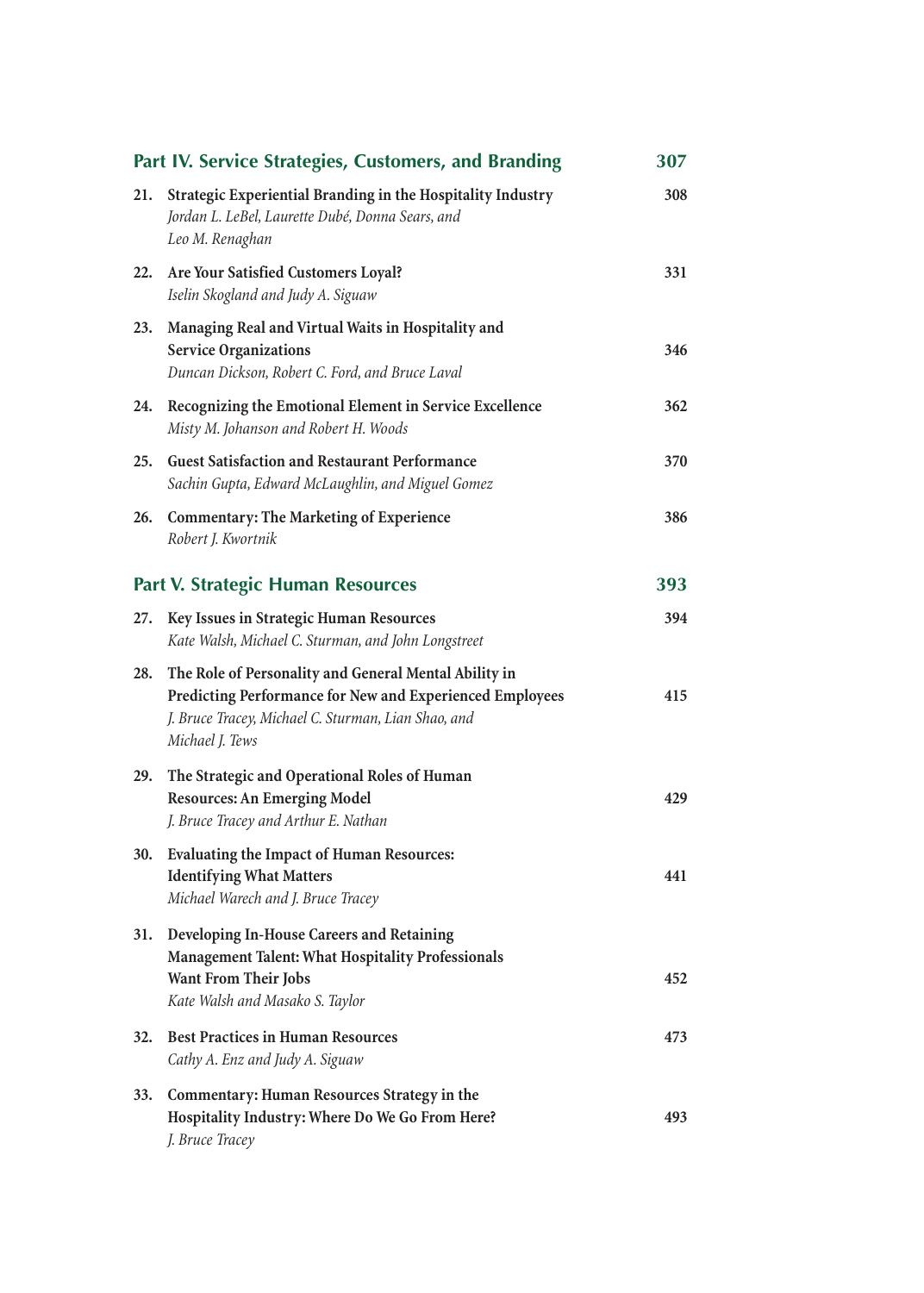|                                                                        | Part VI. Strategic Pricing and Revenue Management                                                                                                                               | 501 |
|------------------------------------------------------------------------|---------------------------------------------------------------------------------------------------------------------------------------------------------------------------------|-----|
| 34.                                                                    | <b>Strategic Pricing Through Revenue Management</b><br>Sheryl E. Kimes                                                                                                          | 502 |
| 35.                                                                    | Revenue Management's Renaissance: A Rebirth of the<br>Art and Science of Profitable Revenue Generation<br>Robert G. Cross, Jon A. Higbie, and<br>David Q. (Dax) Cross           | 514 |
| 36.                                                                    | Group Revenue Management: A Model for Evaluating<br><b>Group Profitability</b><br>Sunmee Choi                                                                                   | 541 |
| 37.                                                                    | Spa Revenue Management<br>Sheryl E. Kimes and Sonee Singh                                                                                                                       | 554 |
| 38.                                                                    | <b>Commentary: Demand Management</b><br>Chris K. Anderson                                                                                                                       | 568 |
| Part VII. Growth Strategies: Franchising, Acquisitions,<br>and Mergers |                                                                                                                                                                                 | 575 |
| 39.                                                                    | Franchising Fundamentals and Developments<br>Ramon Diaz-Bernardo                                                                                                                | 576 |
| 40.                                                                    | Leveraging Mergers and Acquisitions in the<br><b>Hospitality Industry</b><br>Jeffrey S. Harrison and Zhaoping Liu                                                               | 594 |
| 41.                                                                    | The Development of Franchise Operations in Emerging<br>Markets: The Case of a Poland-Based Restaurant<br>Operator<br>Darek Klonowski, Jacqueline L. Power, and<br>Daniel Linton | 607 |
| 42.                                                                    | When Does Franchising Help Restaurant Chain<br>Performance?<br>David J. Ketchen, Jr., James G. Combs, and John W. Upson                                                         | 622 |
| 43.                                                                    | Acquisitions in the Lodging Industry: Good News for<br><b>Buyers and Sellers</b><br>Linda Canina                                                                                | 635 |
| 44.                                                                    | <b>Commentary: Important Questions About Franchising:</b><br>What We Know and What We Should Know<br>Arturs Kalnins                                                             | 646 |
| 45.                                                                    | <b>Commentary: Success and Failure of Mergers and Acquisitions</b><br>Linda Canina and Jin-Young Kim                                                                            | 655 |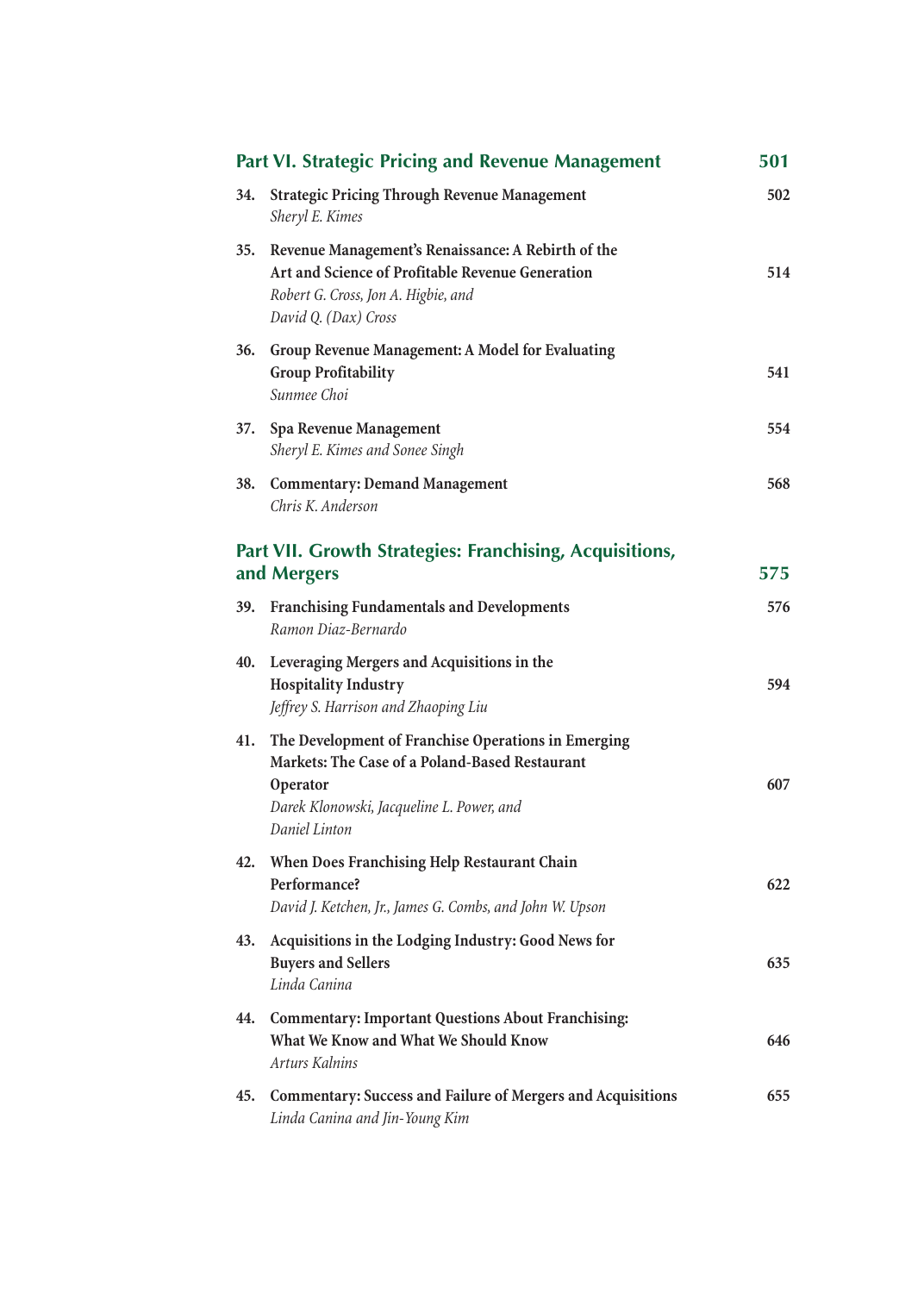|     | Part VIII. Strategy Implementation: Cultures,<br><b>Structures, and Standards</b>                                                                                    | 673 |
|-----|----------------------------------------------------------------------------------------------------------------------------------------------------------------------|-----|
| 46. | Viable Structures and Cultures in Hospitality Organizations<br>Eliza Ching-Yick Tse and Giri Jogaratnam                                                              | 674 |
| 47. | How Organizational Standards and Coworker Support<br><b>Improve Restaurant Service</b><br>Alex M. Susskind, K. Michele Kacmar, and<br>Carl P. Borchgrevink           | 705 |
| 48. | Success and Failure in Northern California: Critical Success<br><b>Factors for Independent Restaurants</b><br>Angelo A. Camillo, Daniel J. Connolly, and Woo Gon Kim | 716 |
| 49. | <b>Contextual Factors and Cost Profiles Associated</b><br>With Employee Turnover<br>J. Bruce Tracey and Timothy R. Hinkin                                            | 736 |
| 50. | Cuba at the Crossroads: The Role of the U.S.<br>Hospitality Industry in Cuban Tourism Initiatives<br>Sergei Khrushchev, Tony L. Henthorne, and<br>Michael S. LaTour  | 754 |
| 51. | Connecting With the Culture: A Case Study in Sustainable Tourism<br>Ethan Hawkes and Robert J. Kwortnik, Jr.                                                         | 766 |
| 52. | Commentary: Cultures and the Implementation<br>of Strategy<br>Alex M. Susskind                                                                                       | 778 |
|     | Part IX. Strategic Change Management in Times of Crisis                                                                                                              | 783 |
| 53. | The Process of Introducing Strategic Change<br>David L. Corsun and Stan Bromley                                                                                      | 784 |
| 54. | Leading Change With the 5-P Model: "Complexing"<br>the Swan and Dolphin Hotels at Walt Disney World<br>Robert Ford, William Heisler, and William McCreary            | 800 |
| 55. | Crisis Management and Recovery: How Washington,<br>D.C. Hotels Responded to Terrorism<br>Greg Stafford, Larry Yu, and Alex Kobina Armoo                              | 817 |
| 56. | Hilton Hotels: A Comprehensive Approach to Delivering<br><b>Value for All Stakeholders</b><br>Dieter Huckestein and Robert Duboff                                    | 834 |
| 57. | <b>Commentary: Managing Effective Change in Turbulent Times</b><br>Karthik Namasivayam                                                                               | 852 |